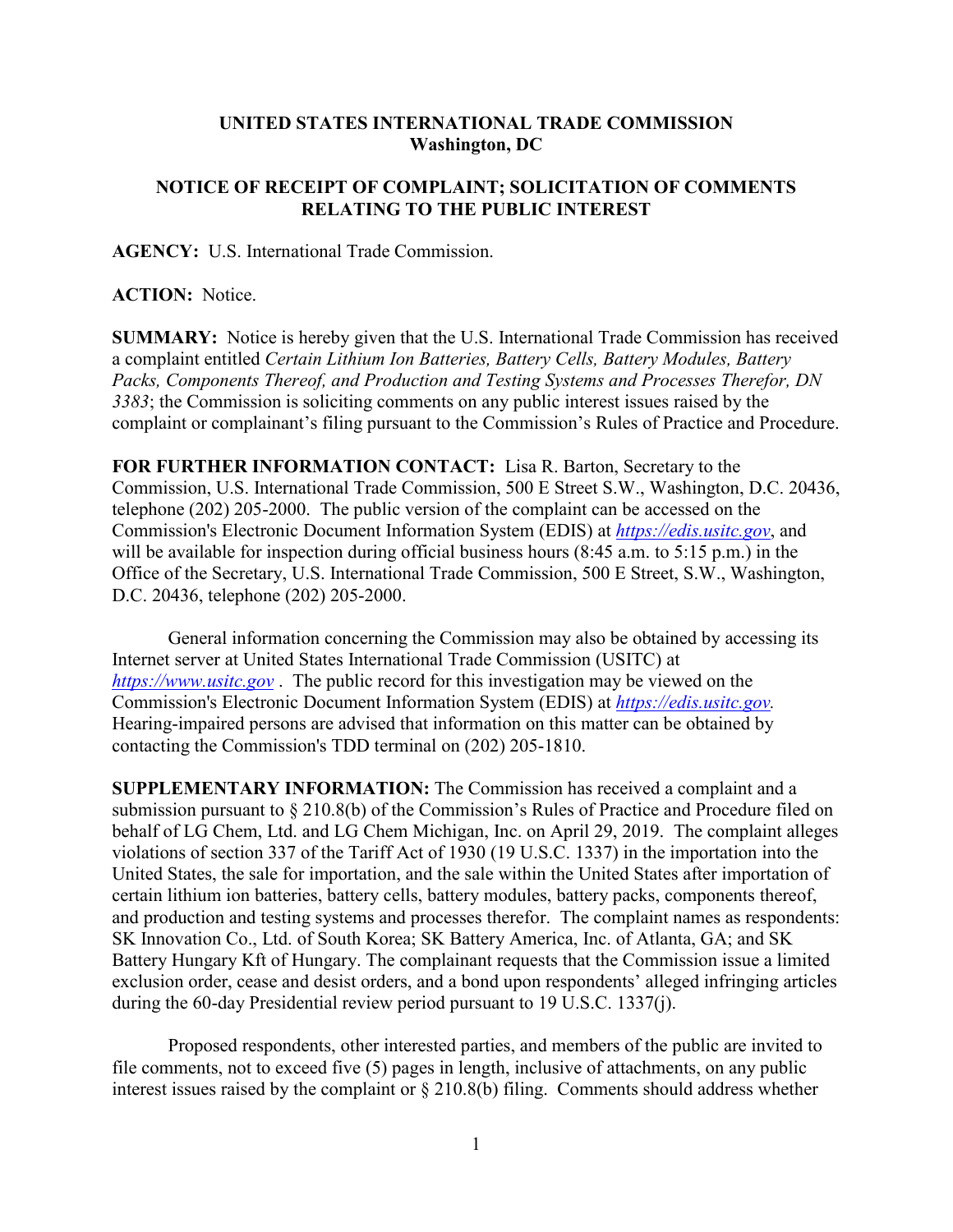issuance of the relief specifically requested by the complainant in this investigation would affect the public health and welfare in the United States, competitive conditions in the United States economy, the production of like or directly competitive articles in the United States, or United States consumers.

In particular, the Commission is interested in comments that:

- (i) explain how the articles potentially subject to the requested remedial orders are used in the United States;
- (ii) identify any public health, safety, or welfare concerns in the United States relating to the requested remedial orders;
- (iii) identify like or directly competitive articles that complainant, its licensees, or third parties make in the United States which could replace the subject articles if they were to be excluded;
- (iv) indicate whether complainant, complainant's licensees, and/or third party suppliers have the capacity to replace the volume of articles potentially subject to the requested exclusion order and/or a cease and desist order within a commercially reasonable time; and
- (v) explain how the requested remedial orders would impact United States consumers.

Written submissions on the public interest must be filed no later than by close of business, eight calendar days after the date of publication of this notice in the *Federal Register*. There will be further opportunities for comment on the public interest after the issuance of any final initial determination in this investigation. Any written submissions on other issues should be filed no later than by close of business nine calendar days after the date of publication of this notice in the *Federal Register*. Complainant may file a reply to any written submission no later than the date on which complainant's reply would be due under  $\S 210.8(c)(2)$  of the Commission's Rules of Practice and Procedure (19 CFR 210.8(c)(2)).

Persons filing written submissions must file the original document electronically on or before the deadlines stated above and submit 8 true paper copies to the Office of the Secretary by noon the next day pursuant to § 210.4(f) of the Commission's Rules of Practice and Procedure (19 CFR 210.4(f)). Submissions should refer to the docket number ("Docket No. 3383") in a prominent place on the cover page and/or the first page. (*See* Handbook for Electronic Filing Procedures, **Electronic Filing Procedures**<sup>[1](#page-1-0)</sup>). Persons with questions regarding filing should contact the Secretary (202-205-2000).

 $\overline{a}$ 

<span id="page-1-0"></span><sup>1</sup> Handbook for Electronic Filing Procedures: *[https://www.usitc.gov/documents/handbook\\_on\\_filing\\_procedures.pdf](https://www.usitc.gov/documents/handbook_on_filing_procedures.pdf)*